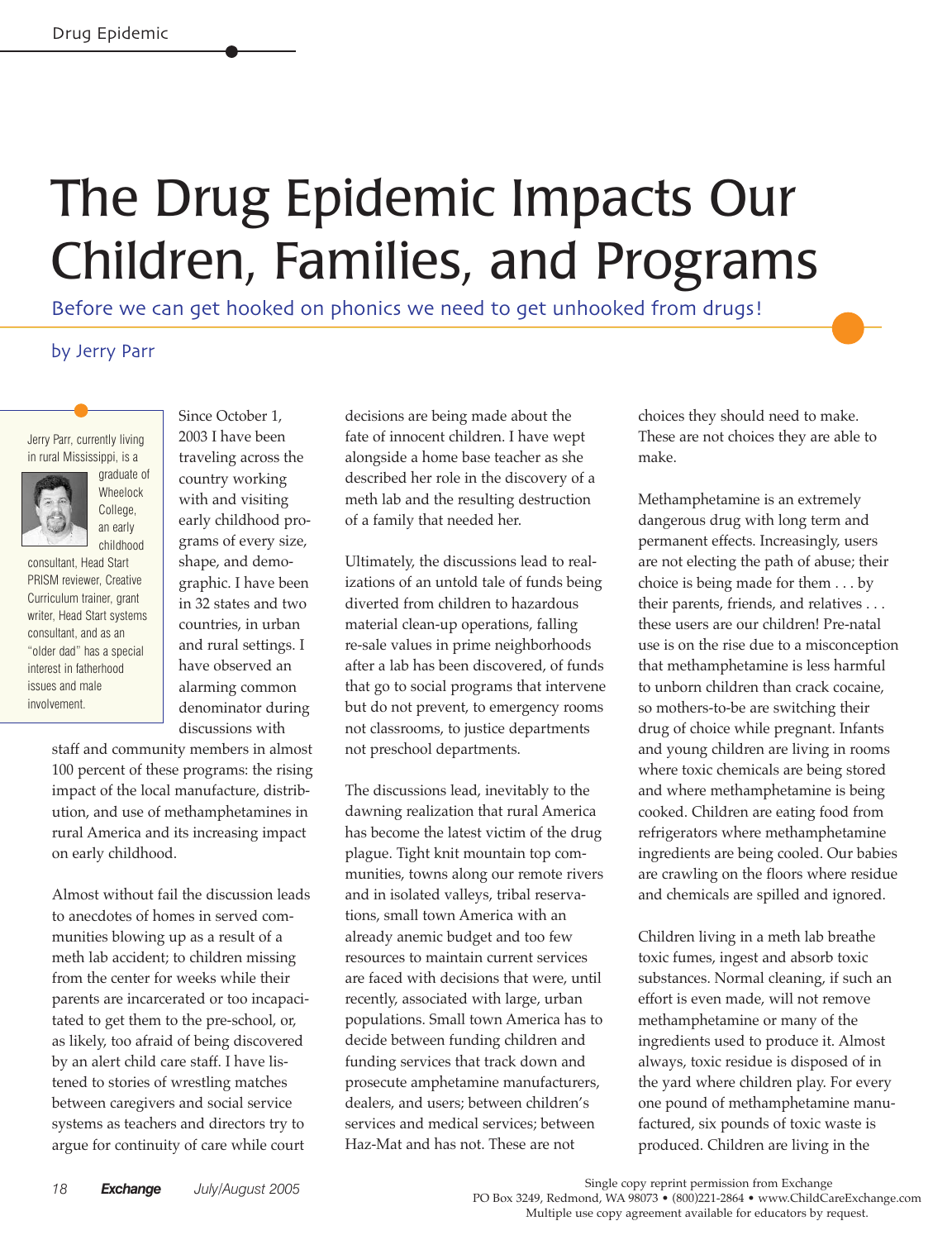stench of cooking chemicals and playing in the waste, as much a discard as the toxins dumped with no regard for consequences. Often when a lab is discovered all the contents of a home will need to be destroyed including children's clothing, toys, and teddy bears. Our babies and young children are coming to our centers as victims of the rural invasion of meth labs, helpless and in desperate need.

In every rural area that I have visited that is discussing the issue of increasing meth lab activity the talks are in the *what do we do stage*; nowhere have I seen a template for a solution. I have seen fear, denial, frustration, and increasing awareness. I have not seen much hope. I have seen moms, dads, educators, and community leaders wondering when "head, fingers, elbows, knees, and toes" changed from a children's game to an inventory, after Main Street America suffered yet another home exploding in the hours before dawn.

In many cases rural America is the location of the manufacturing facility for drugs that will be distributed and used in large urban centers where the use of methamphetamine is on the increase. Rural communities are a relatively safe haven for a manufacturer, due in part to low population densities and isolated home sites, under-staffed and underfunded law enforcement departments, lack of community awareness or disbelief

that drug activity is taking place, and a lack of technology for the use of detection by local law enforcement and utility companies. In addition, key ingredients in the manufacture of methamphetamine are often used in agricultural operations and are easy to obtain legally or by stealing from an isolated farm and would not seem unusual or out of place in a rural community.

**Rural communities are paying a heavy tariff to provide drug users and dealers with a place to manufacture and distribute amphetamines.** Our child care providers are also paying the price. Many of the costs are hidden and take the form of siphoning away child care dollars and putting the money into other agencies. Many of the costs are incalculable because they are social, emotional, and cognitive and almost always long term. Homes where methamphetamine is present whether for use or manufacture have a much higher rate of domestic violence, neglect, abuse, divorce, and use of other narcotics.

Children from these homes come to the center less prepared, with lower literacy rates, difficulty with attachments, lower self esteem, fewer social readiness skills, and increased aggressive behaviors, more health care and dental needs, and less sophisticated cognitive functions. Our teachers, over worked and over-

whelmed already, embrace these children and provide them with the love, care, and learning they need. There is always a price to pay.

**Early childhood caregivers in centers and family homes are usually not even aware that they are absorbing some of the costs of rural methamphetamine labs.** They are paying increased rents as tenants to help landlords defray the cost of insuring buildings that may have been a meth lab or distribution center. Raw and very toxic materials used in the manufacture of methamphetamines remain behind, absorbed in walls, furniture, and floor coverings; left behind to pose a significant health risk to innocent families and businesses that have the misfortune of becoming the next inhabitants.

Centers used as investment properties may lose most or all of their value, if a lab is identified nearby; or their license is at risk if contaminants are discovered in the area. In the worst situation, providers will lose their property when a meth lab blows up next door. Nearly one-fifth of all labs are discovered as a result of a fire or explosion. This poses a significant and serious threat to First Responders who often think they are attempting to control a house fire, when, in fact, they are in attendance at a chemical bomb facility.

| Children Involved in Methamphetamine Lab-Related<br><b>Incidents in the United States</b> |                                                    |                           |                                           |          |                                                |                                            |                         |
|-------------------------------------------------------------------------------------------|----------------------------------------------------|---------------------------|-------------------------------------------|----------|------------------------------------------------|--------------------------------------------|-------------------------|
|                                                                                           |                                                    | <b>Number of Children</b> |                                           |          |                                                |                                            |                         |
| Year                                                                                      | Number of<br>Meth Lab-<br><b>Related Incidents</b> | <b>Present</b>            | Residing<br>in Seized<br><b>Meth Labs</b> | Affected | Exposed to<br><b>Toxic</b><br><b>Chemicals</b> | <b>Taken Into</b><br>Protective<br>Custody | Injured or<br>Killed    |
| 2002                                                                                      | 15,353                                             | 2,077                     | 2,023                                     | 3,167    | 1,373                                          | 1,026                                      | 26 injured,<br>2 killed |
| 2001                                                                                      | 13,270                                             | 2,191                     | 976                                       | 2,191    | 788                                            | 778                                        | 14 injured              |
| 2000                                                                                      | 8,971                                              | 1,803                     | 216                                       | 1,803    | 345                                            | 353                                        | 12 injured,<br>3 killed |
| Source: El Paso Intelligence Center.                                                      |                                                    |                           |                                           |          |                                                |                                            |                         |